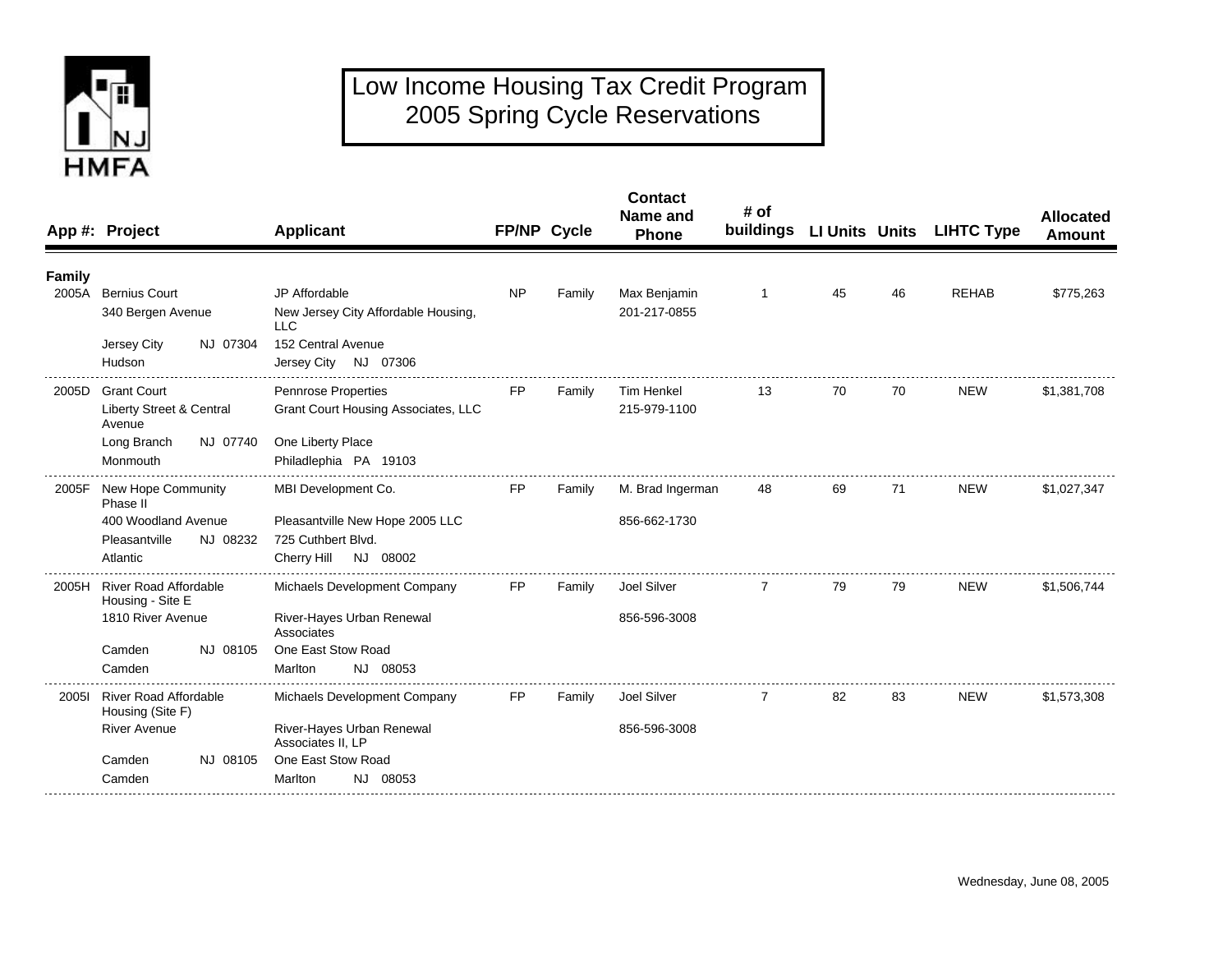|               | App #: Project               | Applicant                                           | <b>FP/NP Cycle</b> |        | <b>Contact</b><br>Name and<br><b>Phone</b> | # of<br>buildings LI Units Units |                  |     | <b>LIHTC Type</b> | <b>Allocated</b><br>Amount |
|---------------|------------------------------|-----------------------------------------------------|--------------------|--------|--------------------------------------------|----------------------------------|------------------|-----|-------------------|----------------------------|
| <b>Senior</b> |                              |                                                     |                    |        |                                            |                                  |                  |     |                   |                            |
| 2005E         | Baldwin's Run Senior         | Westfield Acres Urban Renewal<br>Associates III, LP | FP                 | Senior | Charles M. Lewis                           |                                  | 73               | 74  | <b>NEW</b>        | \$1,107,237                |
|               | <b>Westfield Avenue</b>      | Westfield Acres Urban Renewal<br>Associates III, LP |                    |        | 215-979-1672                               |                                  |                  |     |                   |                            |
|               | NJ 08105<br>Camden           | One Liberty Place, Suite 3810                       |                    |        |                                            |                                  |                  |     |                   |                            |
|               | Camden                       | Philadelphia PA 19103                               |                    |        |                                            |                                  |                  |     |                   |                            |
|               | 2005K Trenton Prospect House | <b>Community Concepts</b>                           | <b>FP</b>          | Senior | Joe Selzer                                 |                                  | 102 <sub>2</sub> | 103 | <b>NEW</b>        | \$1.199.857                |
|               | 30-50 Brook Street           | Trenton Prospect House, LLC                         |                    |        | 973-227-3351                               |                                  |                  |     |                   |                            |
|               | NJ 08618<br>Trenton          | 324 Colonial Avenue                                 |                    |        |                                            |                                  |                  |     |                   |                            |
|               | Mercer                       | NJ.<br>07083<br>Union                               |                    |        |                                            |                                  |                  |     |                   |                            |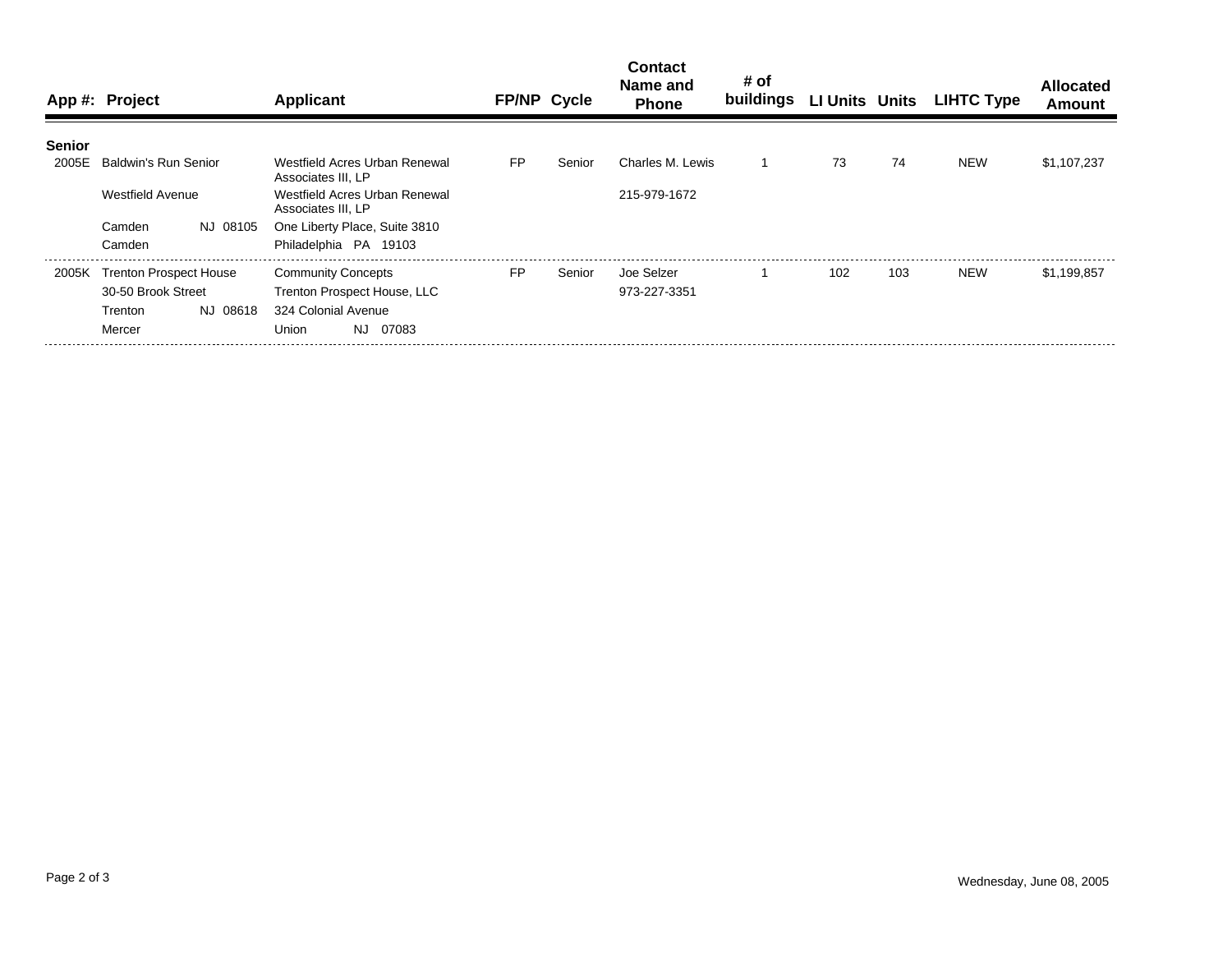|                      | App #: Project                         | <b>Applicant</b>                            | FP/NP Cycle |                         | <b>Contact</b><br>Name and<br><b>Phone</b> | # of<br>buildings | LI Units Units |     | <b>LIHTC Type</b> | <b>Allocated</b><br>Amount |
|----------------------|----------------------------------------|---------------------------------------------|-------------|-------------------------|--------------------------------------------|-------------------|----------------|-----|-------------------|----------------------------|
|                      |                                        |                                             |             |                         |                                            |                   |                |     |                   |                            |
| <b>Special Needs</b> |                                        |                                             |             |                         |                                            |                   |                |     |                   |                            |
|                      | 2005C Harvest Senior Housing           | Generation's Urban Renewal<br>Company, LLC  | <b>NP</b>   | Special<br><b>Needs</b> | Stuart Portney &<br>Rhoda Miller           | $\mathbf 1$       | 91             | 92  | <b>NEW</b>        | \$600,000                  |
|                      | 1115 Gibbsboro Road                    | <b>Bishop David Evans</b>                   |             |                         | 201-435-6500                               |                   |                |     |                   |                            |
|                      | NJ 08021<br>Lindenwold                 | 1115 Gibbsboro Road                         |             |                         |                                            |                   |                |     |                   |                            |
|                      | Camden                                 | Lindenwold<br>NJ 08021                      |             |                         |                                            |                   |                |     |                   |                            |
| 2005J                | <b>Samuel Miller Retirement</b>        | Presbyterian Homes & Services               | <b>NP</b>   | Special<br>Needs        | Susan Lenz                                 | 5                 | 29             | 30  | <b>REHAB</b>      | \$286,192                  |
|                      | Community                              |                                             |             |                         |                                            |                   |                |     |                   |                            |
|                      | 256 Clifton Avenue                     | Mount Holly Senior Housing, LP              |             |                         | 973-665-1660                               |                   |                |     |                   |                            |
|                      | NJ 08060<br>Mount Holly                | 13 Roszel Road                              |             |                         |                                            |                   |                |     |                   |                            |
|                      | <b>Burlington</b>                      | NJ 08453<br>Princeton                       |             |                         |                                            |                   |                |     |                   |                            |
| 2005G                | <b>Tewksbury Supportive</b><br>Housing | United Cerebral Palsy of<br>Morris/Somerset | <b>NP</b>   | Special<br>Needs        | <b>Ron Rukenstein</b>                      |                   | 18             | 18  | <b>NEW</b>        | \$309.928                  |
|                      | 159 Oldwick Road                       | Deborah Miller                              |             |                         | 609-730-8138                               |                   |                |     |                   |                            |
|                      | Whitehouse<br>NJ 08889<br>Station      | 245 Main Street, Suite 113                  |             |                         |                                            |                   |                |     |                   |                            |
|                      | Hunterdon                              | Chester<br>08560<br>NJ.                     |             |                         |                                            |                   |                |     |                   |                            |
| <b>TOTALS</b>        |                                        |                                             |             |                         |                                            |                   | 658            | 666 |                   | \$9,767,584                |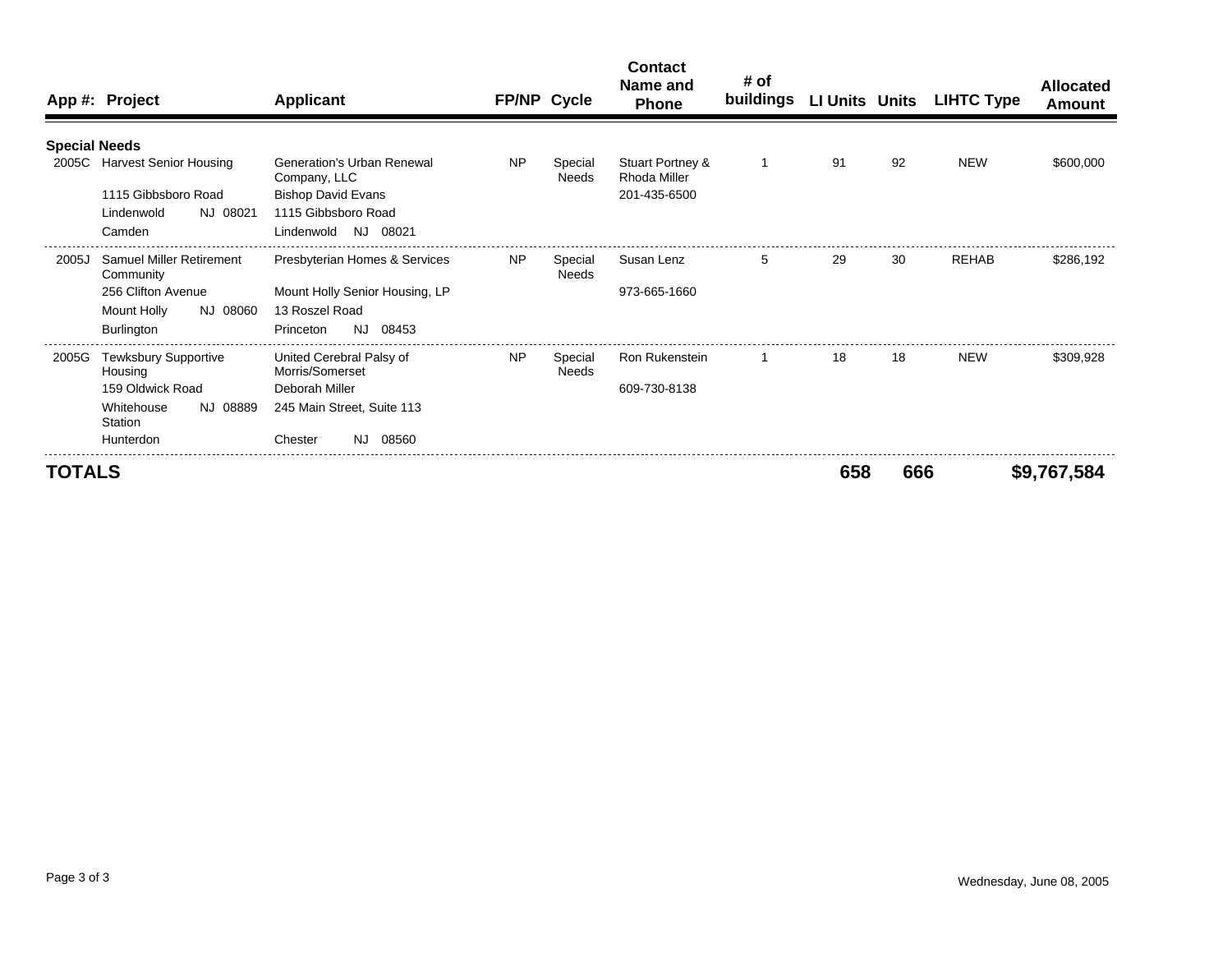

## Low Income Housing Tax Credit Program 2005 Final Cycle Awards

|       | App #: Project                                                                              | <b>Applicant</b>                                                                                                               | FP/NP Cycle |       | <b>Contact</b><br>Name and<br>Phone | # of |     |     | buildings LI Units Units LIHTC Type | <b>Allocated</b><br><b>Amount</b> |
|-------|---------------------------------------------------------------------------------------------|--------------------------------------------------------------------------------------------------------------------------------|-------------|-------|-------------------------------------|------|-----|-----|-------------------------------------|-----------------------------------|
|       |                                                                                             |                                                                                                                                |             |       |                                     |      |     |     |                                     |                                   |
|       | 05919 Roseville Imperial Towers<br>140-148 Roseville Avenue                                 | Roseville Imperial Towers<br>Roseville Imperial Towers, LLC                                                                    | FP          | Final | Gloria Adler<br>(845) 425-5585      | 1    | 171 | 172 | <b>REHAB</b>                        | \$793,285                         |
|       | NJ 07107<br>Newark<br>Essex                                                                 | 12 Wallenberg Circle<br>Monsey<br>NY 10952-2800                                                                                |             |       |                                     |      |     |     | 2006 Binding Forward Commitment:    | \$1,006,715                       |
|       | 05918 Evans-Francis Estates<br>100 Evans-Francis Drive<br>Cherry Hill<br>NJ 08003<br>Camden | Fair Share Housing Development, Inc<br>Fair Share Housing Development, Inc.<br>1 Ethel Lawrence Blvd.<br>Mount Laurel NJ 08054 | <b>NP</b>   | Final | <b>Ethel Halley</b><br>856-439-9181 |      | 54  | 54  | <b>NEW</b>                          | \$815,969                         |
| 05917 | <b>River Road Affordable</b><br>Housing (Site F)                                            | Michaels Development Company                                                                                                   | FP.         | Final | Joel Silver                         | 7    | 82  | 83  | <b>NEW</b>                          | \$1,613,166                       |
|       | <b>River Avenue</b>                                                                         | River-Hayes Urban Renewal<br>Associates II, LP                                                                                 |             |       | 856-596-3008                        |      |     |     |                                     |                                   |
|       | NJ 08105<br>Camden                                                                          | One East Stow Road                                                                                                             |             |       |                                     |      |     |     |                                     |                                   |
|       | Camden                                                                                      | Marlton<br>NJ 08053                                                                                                            |             |       |                                     |      |     |     |                                     |                                   |
|       | 05916 River Road Affordable<br>Housing (Site E)                                             | Michaels Development Company                                                                                                   | FP          | Final | Joel Silver                         | 7    | 79  | 79  | <b>NEW</b>                          | \$1,578,855                       |
|       | 1810 River Avenue                                                                           | River-Hayes Urban Renewal<br>Associates I, LP                                                                                  |             |       | (856) 596-3008                      |      |     |     |                                     |                                   |
|       | NJ 08105<br>Camden                                                                          | One East Stow Road                                                                                                             |             |       |                                     |      |     |     |                                     |                                   |
|       | Camden                                                                                      | NJ 08053<br>Marlton                                                                                                            |             |       |                                     |      |     |     |                                     |                                   |
| 05915 | <b>Patriot Village</b>                                                                      | RPM Development, LLC                                                                                                           | FP.         | Final | Edward G.<br>Martoglio              | 1    | 37  | 37  | <b>REHAB</b>                        | \$670,133                         |
|       | 350 Pennington Avenue                                                                       | Patriot Village Urban Renewal<br>Associates, LP                                                                                |             |       | (973) 744-5410                      |      |     |     |                                     |                                   |
|       | Trenton<br>NJ 08618                                                                         | 77 Park Street                                                                                                                 |             |       |                                     |      |     |     |                                     |                                   |
|       | Mercer                                                                                      | Montclair<br>NJ 07042                                                                                                          |             |       |                                     |      |     |     |                                     |                                   |
| 05914 | <b>Bridgeton HOPE VI</b>                                                                    | Ingerman Affordable Housing, Inc.                                                                                              | FP          | Final | <b>Bruce Morgan</b>                 | 31   | 50  | 50  | <b>NEW</b>                          | \$1,133,670                       |
|       | 1 Nichols Street                                                                            | Ingerman Affordable Housing, Inc.                                                                                              |             |       | 856-662-1730                        |      |     |     |                                     |                                   |
|       | NJ 08302<br><b>Bridgeton</b><br>Cumberland                                                  | 725 Cuthbert Blvd.<br>NJ 08002<br><b>Cherry Hill</b>                                                                           |             |       |                                     |      |     |     |                                     |                                   |
|       |                                                                                             |                                                                                                                                |             |       |                                     |      |     |     |                                     |                                   |

Wednesday, October 19, 2005